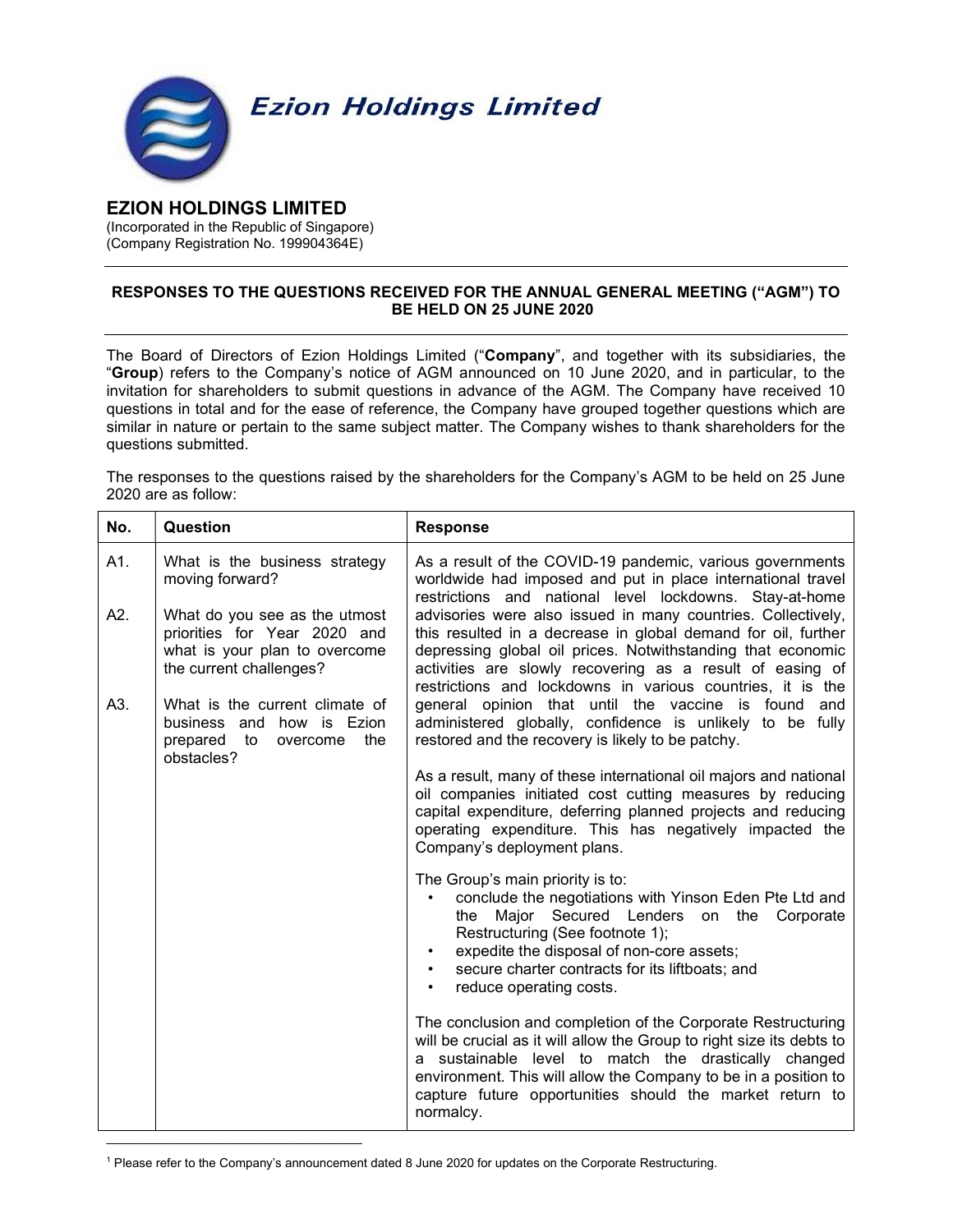| No. | Question                                                                                                                          | <b>Response</b>                                                                                                                                                                                                                                                                                                                                                                                                                                                                                                                                                                                                                                                                                                                                                                                                                                                                                                                                            |
|-----|-----------------------------------------------------------------------------------------------------------------------------------|------------------------------------------------------------------------------------------------------------------------------------------------------------------------------------------------------------------------------------------------------------------------------------------------------------------------------------------------------------------------------------------------------------------------------------------------------------------------------------------------------------------------------------------------------------------------------------------------------------------------------------------------------------------------------------------------------------------------------------------------------------------------------------------------------------------------------------------------------------------------------------------------------------------------------------------------------------|
| B4. | Auditors raised a few disclaimer<br>of opinions about annual report.<br>Do you agree with the opinions?<br>What is your response? | The Auditors of the Company had included a disclaimer of<br>opinion based on the use of going concern assumption on the<br>FY2019 Annual Report. This "Basis of disclaimer of opinion" is<br>set out in pages 59 to 60 of the FY2019 Annual Report.                                                                                                                                                                                                                                                                                                                                                                                                                                                                                                                                                                                                                                                                                                        |
|     |                                                                                                                                   | The Group addresses the going concern assumptions in note<br>2 on pages 69 to 70 of the FY2019 Annual Report which is<br>replicated below for ease of reference (emphasis in bold):                                                                                                                                                                                                                                                                                                                                                                                                                                                                                                                                                                                                                                                                                                                                                                        |
|     |                                                                                                                                   | "As at 31 December 2019, the Group has outstanding loans<br>and borrowings of US\$1,581,520,000 that were classified as<br>"current liabilities", caused by breaches of certain financial<br>covenants. These loans and borrowings are repayable on<br>demand. No statutory demand has, however, been served to<br>the Company to recall the debt obligations as the Group is<br>currently addressing the default of its loans and borrowings<br>through the Corporate Restructuring.<br>The<br>Corporate<br>Restructuring would involve a combination of capitalisation of<br>existing debts into share capital of the Company, cash<br>subscription by a prospective investor; and a simultaneous<br>compromise of the Group's debt obligations. The quantum of<br>debt capitalisation and debt compromise, together with<br>the cash subscription, are under negotiation with the<br>lenders and prospective investor as at the date of this<br>report. |
|     |                                                                                                                                   | The Group expects the overall operating environment to<br>remain challenging following the COVID-19 pandemic and the<br>plunge in oil prices, but still expects to generate positive cash<br>flows from customer contracts to meet its working capital<br>needs and interest on debt obligations due in the next 12<br>months from the reporting date, with the expected<br>continuing support and availability of banking facilities<br>from the lenders. In this regard, the assumed interest<br>payment in debt obligations is premised on<br>the<br>successful completion of the Corporate Restructuring<br>from 1 January 2020. Note 31 has however separately<br>disclosed the contractual interest obligations due and<br>payable in the next 12 months.                                                                                                                                                                                            |
|     |                                                                                                                                   | Notwithstanding the directors' and management's belief<br>that the use of going concern assumption in the<br>of the financial statements<br>preparation<br>remains<br>appropriate, there are material uncertainties over (a)<br>completion of the Corporate Restructuring as the<br>Company, as at the date of this report, is still in<br>negotiation with the lenders and prospective investor to<br>draw out terms and conditions of the Corporate<br>Restructuring, (b) generation of positive operating cash<br>flows caused by the COVID-19 pandemic and the plunge<br>in oil prices that arose subsequent to the year-end; and<br>(c) the continuing support and availability of banking<br>facilities from the lenders.                                                                                                                                                                                                                            |